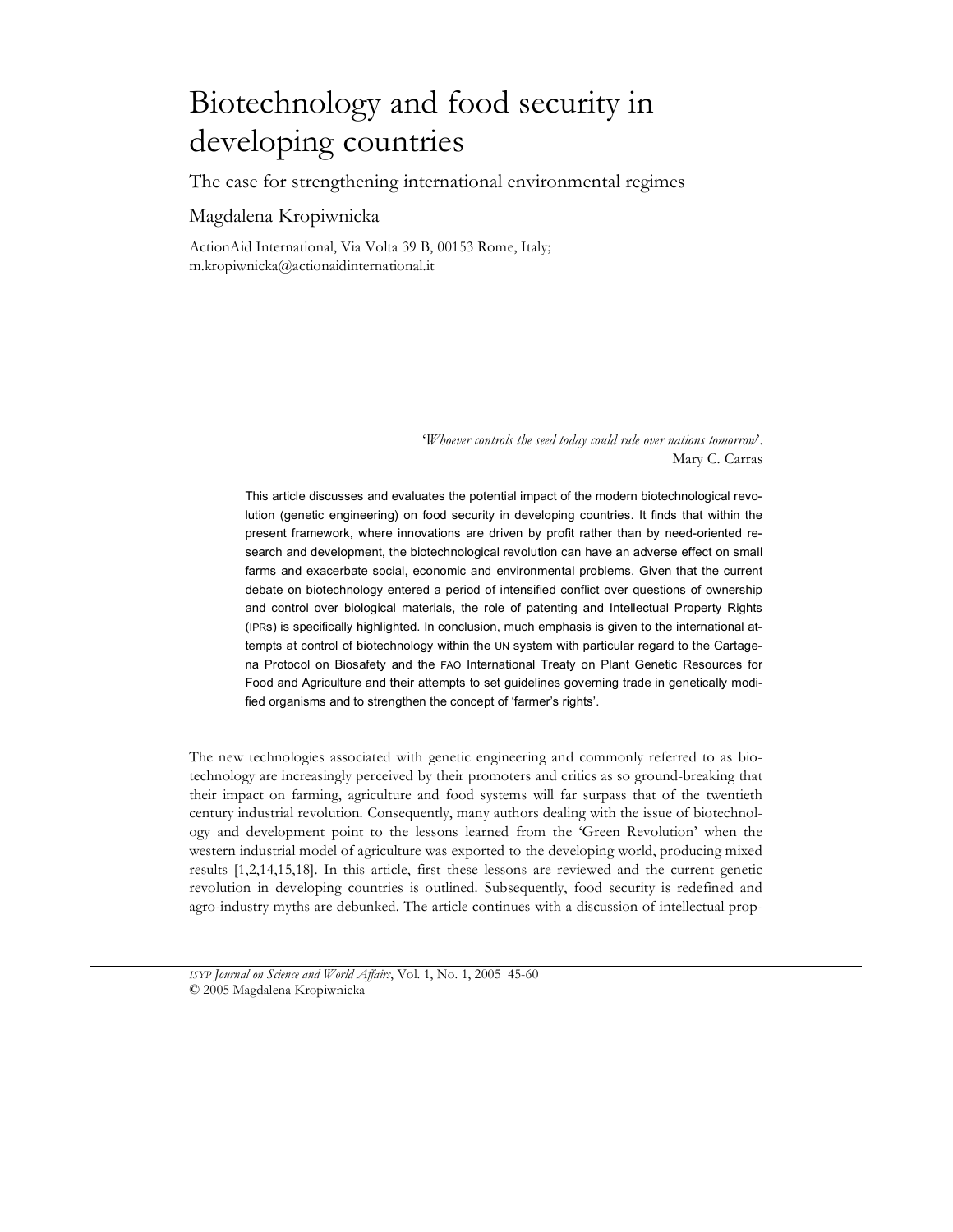erty rights applied to biotechnology. Finally, international environmental regimes that aim to defend biodiversity and farmer's rights are reviewed.

# **Lessons from the Green Revolution and the current pace of the genetic revolution in developing countries**

Though it is true that the Green Revolution was highly successful in initially increasing crop yields and aggregate food supplies, it has also been responsible for causing many environmental and socio-economic problems. By its promotion of the industrial farming model, favouring mostly export cash crops producing farms that have enough resources to purchase expensive chemical and mechanic inputs, the Green Revolution has failed to address the issue of food access and contributed to the erosion of genetic varieties in the food systems [1,2,10,18]. The technological change introduced by the Green Revolution has discriminated against small, sustenance-level production, contributing to the loss of food self-sufficiency and agro-biodiversity at the local level among many areas of Asia, Latin America and Africa [21]. In addition, the reliance on chemical fertilisers has not only led to a major environmental crisis by leading to new 'ecological diseases' [22] but has also made developing countries' food production dependent on expensive imports of agro-chemicals and machinery [1]. Essentially, although the Green Revolution contributed to the overall global food security in an aggregate sense, it has failed to address specific food security needs at household, intra-household and community levels and failed to deliver its promise of ending world hunger with today more than 850 million people being undernourished [23]. At the same time the Green Revolution is partially responsible for entrenching an unsustainable food production system favouring monocultures and exacerbating both environmental degradation and an unequal distribution of resources.

It is within this context that ironically virtually the same few firms that have profited the most from agro-chemical sales to developing countries are today's leaders of biotechnological research and development (R&D), marketing their new products as a solution to hunger that will turn farming into an environmentally friendly process with increased yields and profitability. 'According to FAO (Food and Agriculture Organisation of the United Nations), the five largest plant biotechnology companies are all large multinational corporations with important interests in agro-chemical sales: DuPont, ICI, Monsanto, Sandoz and Ciba-Geigy' [12]. The majority of biotechnological R&D takes place within the rich OECD countries, 'where most expenditures are directly accounted for by private-sector firms with much public-sector R&D undertaken for the indirect benefit of private firms' [3]. Overall, 70 percent of agricultural biotechnology investments are by private sector research and only four firms – DuPont, Monsanto, Syngenta and Bayer – control nearly 100 percent of the market in genetically modified (GM) products for agriculture. Only a handful of advanced developing countries have their own biotechnological programmes, among them being Argentina, India, Mexico, Brazil and China. By 2001, over 75% of GM crops have been planted in industrialised countries and substantial planting concerns only four crops – soybean, maize, cotton and canola – while there are no serious investments in most important crops for the semi-arid tropics. Additionally, given that increasing market share and control has become the guiding principle of the present-day biotechnological revolution in agriculture, the two greatest advances and most common traits of genetic modification are insect resistance and herbicide tolerance [9,12].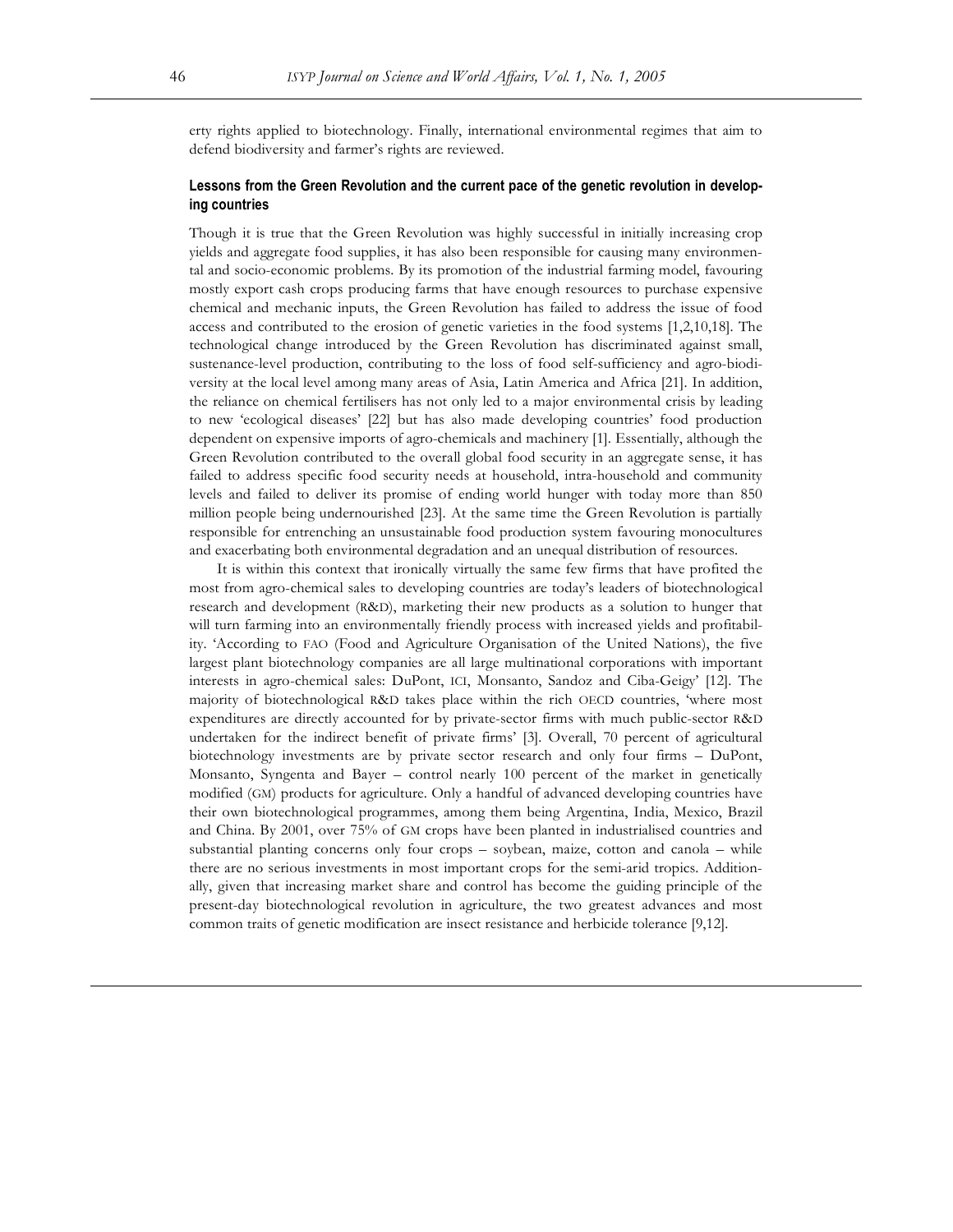Concentration of research in biotechnology in the private domain, controlled by a few multinational companies of the North, and coupled with development of an international patenting regime, are the most crucial factors in shaping the socio-economic, environmental and the food-security consequences of biotechnological innovations for the developing countries.

Biotechnology via 'genetic engineering' involves 'the excision of individual genes or sections of chromosomes from a particular genome and their transfer into a different cell and, thus, a different genomic background' [13]. This extraction and replacement of genes allows for overcoming the species' biological and chemical barriers as well as for rapid movement of genetic material to create new micro-organisms, plants, and animals. Given that genetic material can now be exchanged among all living organisms within a short time combined with the new developments in patenting rights has put biotechnological R&D largely outside of the public domain's regulations. 'Companies are striving to develop novel biotechnology products as quickly as possible, while simultaneously lobbying to reduce as much as possible the public regulatory processes' [15]. In fact, companies are massively deploying genetically engineered plants around the world, usually without proper short and long term testing of their impact on health and environment. The rate of growth in the cultivation of genetically modified organisms (GMOs) during the past 5 years has been truly striking: in 2003 over 67 million hectares were cultivated with GMO crops as compared with only 11 million hectares in 1998 [24]. This rapid release of GMOs into environment has brought with it the consequences of genetic contamination of traditional varieties due to effects of cross-pollination, mixing with batches of GM seeds or illegal introduction of seeds without the explicit consent of a particular developing country. The location of transgenic maize crops in Mexican fields in 2001 [25], despite the Mexican moratorium on GMO crops established in 1998, is particularly disturbing as it serves to demonstrate the ease with which the GMO crops have contaminated other non-GMO varieties at the centres of origin of the crop's biodiversity [26].

The FAO [48] lists two levels of potential risks posed by genetic engineering: its effects on human and animal health as well as its effects on the environment. Among the risks to human and animal health is the potentiality of transfer of toxins from one life form to another, including substances responsible for allergic reactions. Risks to the environment are many, including the loss of biodiversity in favour of fewer new GMO crops and associated problems related to upsetting balance of the ecosystem. Some examples are the risk of contamination of the world's genetic resources and the risk of development of new more aggressive weeds with resistance to diseases and pesticides [27].

The present structure of the 'gene revolution' based on profit rather than need-motivated deployment of seed products coupled with enforcement of IPRs and absence of a fully implemented regulatory and biosafety framework, could have a disastrous effect on the developing countries' food security. This is why it is necessary to conduct research that addresses particular countries' environmental and socio-economic circumstances as well as the needs of the smallholder farmers. Furthermore, independent risk assessment of GMOs needs to be strengthened and national and international guidelines must be developed and supported on biosafety and preservation of biodiversity. All this is necessary to assure that the new technologies will not have a negative effect on global food security.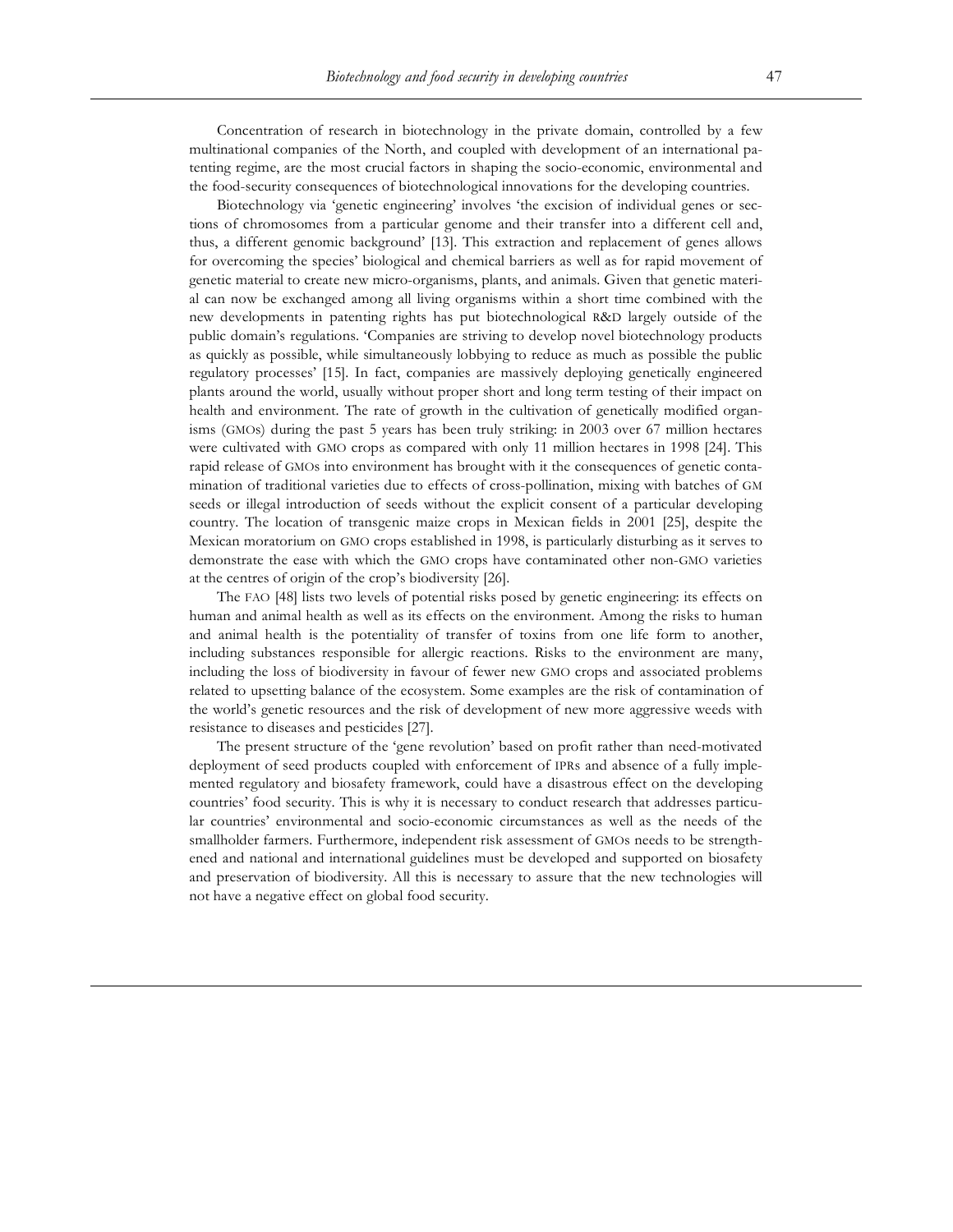#### **Redefining food security and debunking agro-industry myths**

The concept of 'food security' has been undergoing many changes during the last 50 years and today it is widely acknowledged to mean much more than physical availability of food on the market in proportion to population. Although Malthusian anticipation over two centuries ago that food production would not keep up with population growth has never materialised in view of the fact that the world produces more food per inhabitant today then ever before, somehow the myth that hunger is rooted in the gap between food production and human population density and growth rate seems to persist in the mainstream view. The aftermath of the Green Revolution as well as ground-breaking studies of the roots of famines by Noble price winning economist Amartya Sen and others have moved the focus from aggregate production to the role of economic access and distribution. Sen has repeatedly shown that famines occur even without any decline in food production or availability (e.g., the Bangladesh famine of 1974 during the country's peak level of food production) and FAO's statistics demonstrate that on the global scale the food production rate, despite sometimes serious regional variations, is going upwards and in tune with population growth [17].

FAO defines food security as existing when 'all people at all times have access to safe nutritious food to maintain a healthy and active life'. There are three dimensions of food security according to FAO: availability, access and utilisation [28]. Each of these components needs to be considered at the level of individuals, households, nations and international relations. Additionally, the UN Conference on Environment and Development (1992) and the World Conference on Women (1995) have highlighted the principle of social access to food of women (the feminisation of agriculture and poverty, distribution within households) and the role of environmental factors in food security. In particular, sustainability of agricultural practices and the role of other environmental aspects, such as clean drinking water, have come into the forefront in the assessment and accounting for today's food security.

It is within this context that M. S. Swaminathan has proposed a comprehensive definition of food security in preparation for the 1996 World Food Summit:

Policies and technologies for sustainable food security should ensure:

That every individual has the physical, economic, social and environmental access to a balanced diet that includes the necessary macro- and micro-nutrients, safe drinking water, sanitation, environmental hygiene, primary health care, and education so as to lead a healthy and productive life.

That food originates from efficient and environmentally benign production technologies that conserve and enhance the natural resource base of crops, animal husbandry, forestry, inland and marine fisheries [19].

Swaminathan's definition captures both the complexity and the multi-dimen sionality of food security with particular regard to environmental constraints and preservation of ecosystems. Keeping in mind that the majority of developing countries rely on smallholder farms and that hunger is caused by poverty, inequality and lack of access to food and to land, allows us to scrutinise the promises of agro-chemical industries.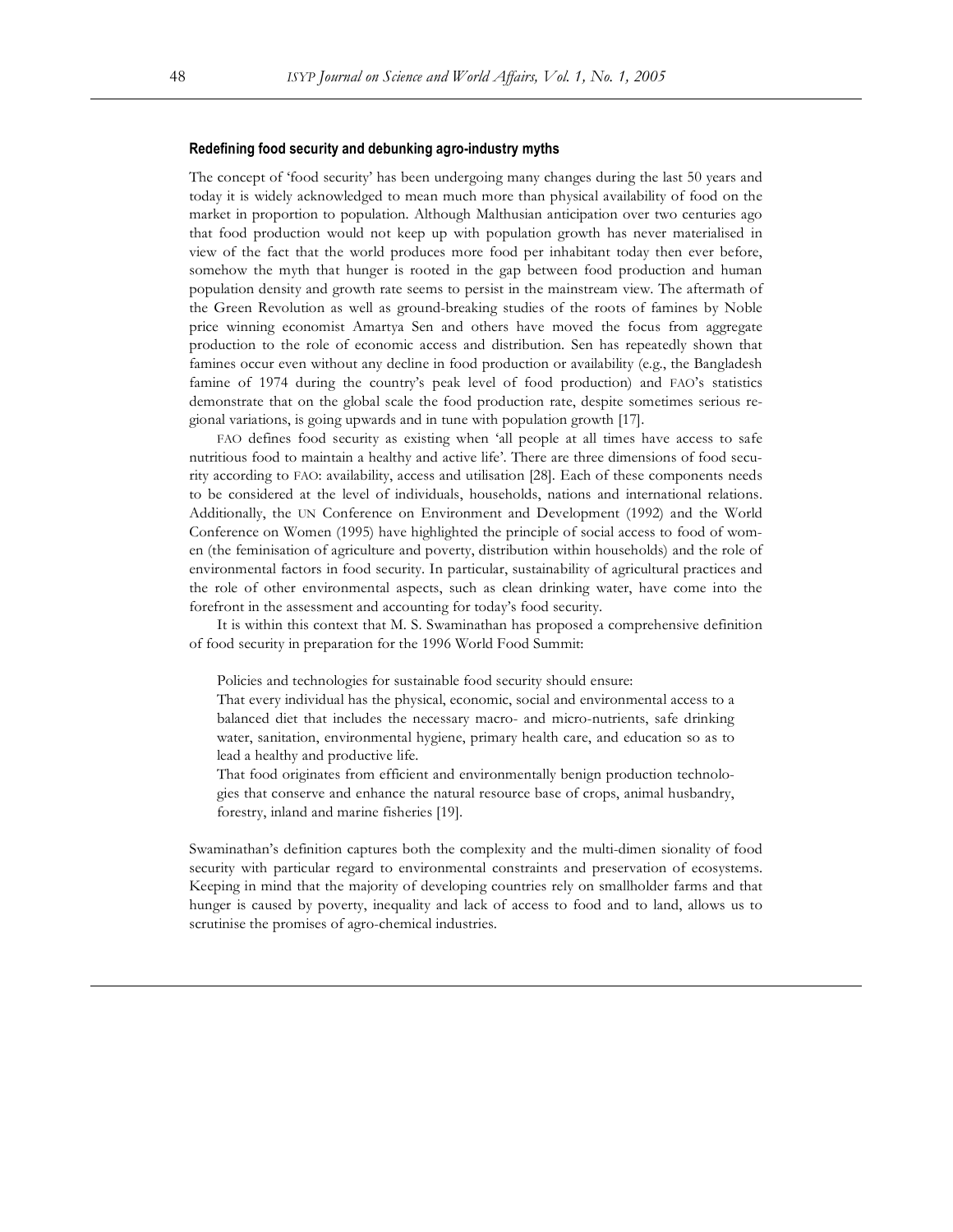Today, the main products of biotechnology revolve around patent-protected crops that are either herbicide resistant (e.g., Monsanto's 'Roundup Ready' soybean seeds that are tolerant to Monsanto's herbicide Roudup) or Bt (*Bacillus thuringensis*) crops engineered to produce their own insecticide. The logic behind herbicide resistance crops is the hope for the increased sales of herbicides from the same company. In the case of Bt crops, the expectation is to boost sales of patented crops while damaging the use of pest-management products used by most organic farmers instead of insecticides (the *Bacillus thuringiensis* is a bacterium that normally lives in the soil and produces toxins which kill the larvae of moths and almost nothing else). In fact, over one third of all biotechnological research on biological control agents focuses on transfer of the Bt gene into major crops [2,12]. According to entomologist Fred Gould, 'if pesticidal plants are developed and used in a way that leads to rapid pest adaptation, the efficacy of these plants will be lost and agriculture will be pushed back to reliance on conventional pesticides with their inherent problems' [12]. Since the expensive products of biotechnology require further input dependence from resource-poor farmers and lead to a probable damage to the environment, the result will be a higher risk to food security.

Another use of biotechnology to the potential detriment of developing farmers' interests is in industrial bio-processing and tissue culture. Present technology allows for the development of industrial substitutes for plant-derived products, which can be produced in factories of developed countries. Such production of many typical Third World exports such as spices, fragrances and sweeteners is already well entrenched in the modern agro-industry. For example, the High Fructose Corn Syrope (HFCS) is presently being produced by converting corn into a sweetener and has already gained wide use in such products as soft drinks. When HFCS attained widespread use, the world demand for sugar went down, threatening the livelihoods of an estimated eight to ten million people in the South and a total collapse of entire economies in the Caribbean and of sugar-producing regions in the Philippines [15,12]. The trend for development of sugar substitution products in the West is on the rise with aspartame being already consumed in large quantities. Among other modern R&D advances that have an adverse impact on major Third World products is cocoa and vanilla in-vitro production. The possibility that protein engineering techniques will be applied to conversion of low price oils (e.g., olive, sunflower and palm oil) into cocoa butter or utilising cell culture for the 'biosynthesis' of cocoa butter in a factory is also on the horizon [3]. According to Buttel [3], the impacts of such developments on developing countries will depend on the importance that a given raw material has as a source of export revenues. Therefore, for example countries such as Ghana and Cameroon, who earn most of their foreign exchange from cocoa, will be most dramatically affected and risk high levels of poverty and unemployment in areas where the crop has been cultivated. Other major cocoa suppliers, such as Brazil and Malaysia, having more diversified exports and production systems dominated by large-scale plantations, will probably be less affected in comparison to small producers in Africa. Keeping in mind that promotion of single export crops for raising export revenues has been heavily promoted in Africa by multilateral financial organisations, the countries' risk to food security due to bio-processing could be paramount. 'Biotechnology thus raises the possibility of a significant restructuring of the world food economy caused by the possible industrialisation of food production, and the relegation of agriculture to production of biotechnology feedstocks' [3].

A major argument used by biotechnology industries is that transgenic crops will significantly increase crop yields. Even putting aside the fact that increased yields alone might lead to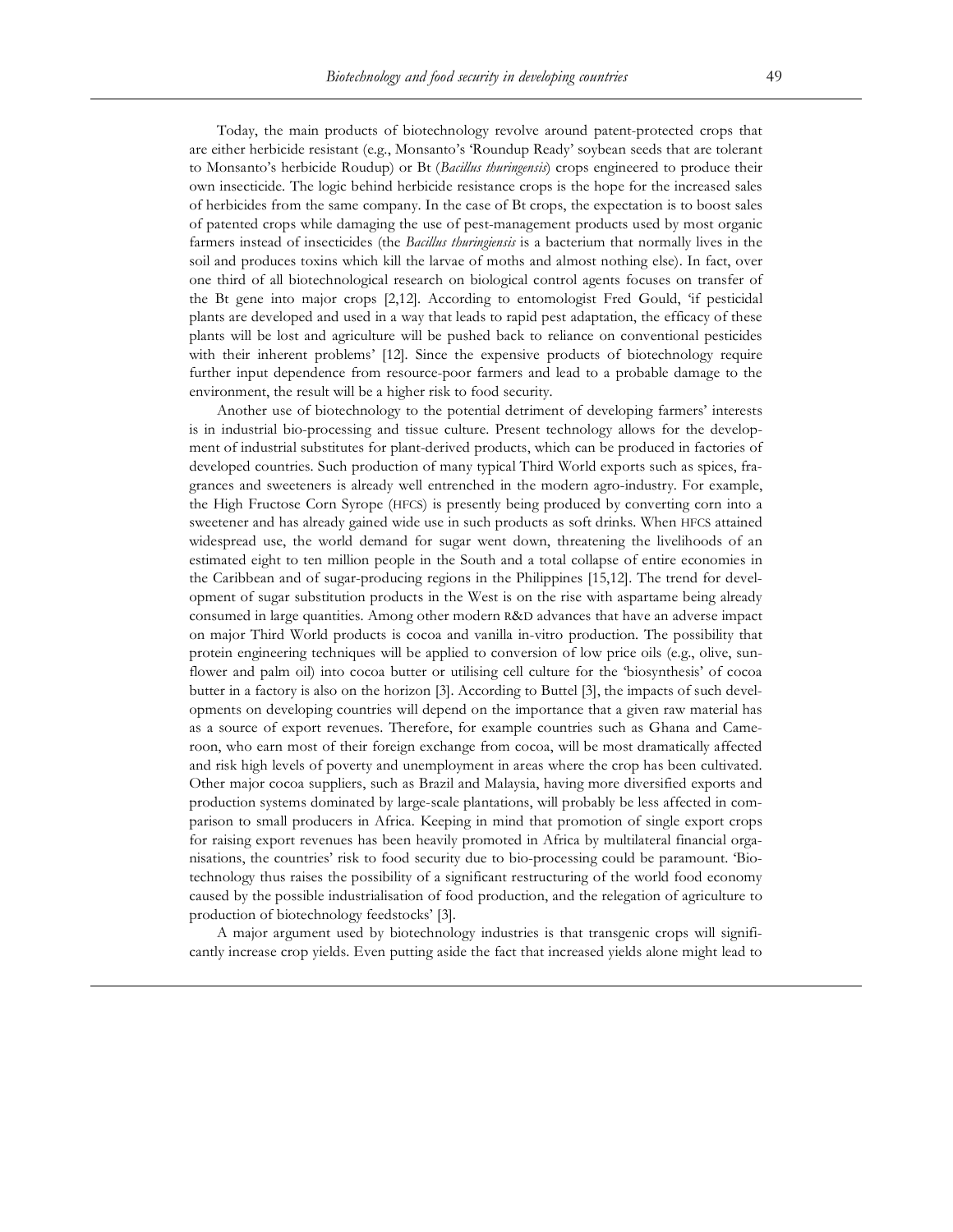increased development of monocultures and do not address developing countries' food security dilemma, studies conducted by the US Department of Agriculture (USDA) Economic Research Service and University of Nebraska shed doubt on the increased yields hypothesis. USDA analysed data collected in 1997 and 1998 from different region/crop combinations of Bt corn and cotton, herbicide tolerant corn, cotton and soybeans, and their non-engineered counterparts. No conclusive difference was found between GMO and non-GMO crops yield increases [29]. Additionally, the University of Nebraska Institute of Agriculture and Natural Resources grew five different Monsanto soybean varieties and their closest non-engineered relatives and found that, on average, the genetically engineered crops produced six percent less than their conventional relatives and eleven percent less then the highest yielding conventional crops [2].

Altieri in his comprehensive study of biotechnological industry products points out that, in terms of increased yields, land reforms produce best results: 'While industry proponents will often forecast 15, 20 or even 30 percent yield gains from biotechnology, smaller farms today produce from 200-1,000 percent more per unit area than larger farms world wide' [2].

When the multi-dimensional aspects of food security are acknowledged, it becomes clear that as long as biotechnological companies operate under the premise that hunger and poverty can be fixed by increased production and that the only way to do so is by genetic engineering of crops – without due regard for ecosystems, farmers control and access to crops and biodiversity –, the future food security of the developing world is most definitely not going to improve.

## **The patently problematic biotechnology**

Perhaps the most voiced and contested aspect of biotechnology involves questions of patenting and expansion of Intellectual Property Rights (IPRs) within the realm of international and national laws. From the perspective of developing countries, patents can be seen as both obstacles to the transfer of available technologies – keeping poor farmers from affordably obtaining currently expensive seeds – as well as a new form of control over biological material and 'traditional knowledge'.

According to Fowler and Shiva, the developing countries' criticism of patents has a long history and patents are often perceived as an extension of colonial control over Third World natural resources. From this perspective 'patents may be seen by some as a civil right, but it would be more appropriate to view them as a legal mechanism of control in the marketplace' [8].

The consolidation and industrialisation of the seed industry with the growing importance of plant-breeding methods gave rise to the modern patent system related to the creation of new life forms. The Union for Protection of New Varieties of Plants was established in 1961 in order to promote 'plant breeders rights' (PBRs). The PBRs still provided for 'research' and 'farmers' exemptions, meaning that the farmers were allowed to save seeds for replanting. For developing country's farmers consolidation of plant breeders rights meant that the reinterpretation of invention to include discovery had begun. Nevertheless, the direct patenting of life forms remained very problematic for long, with the European Patent Convention expressively prohibiting patenting of plant varieties and with conflicts of interest over international patent reform at the World Intellectual Property Organisation. Already back in the 1960s developing countries have been firm in voicing their opposition to patenting rights via the United Nations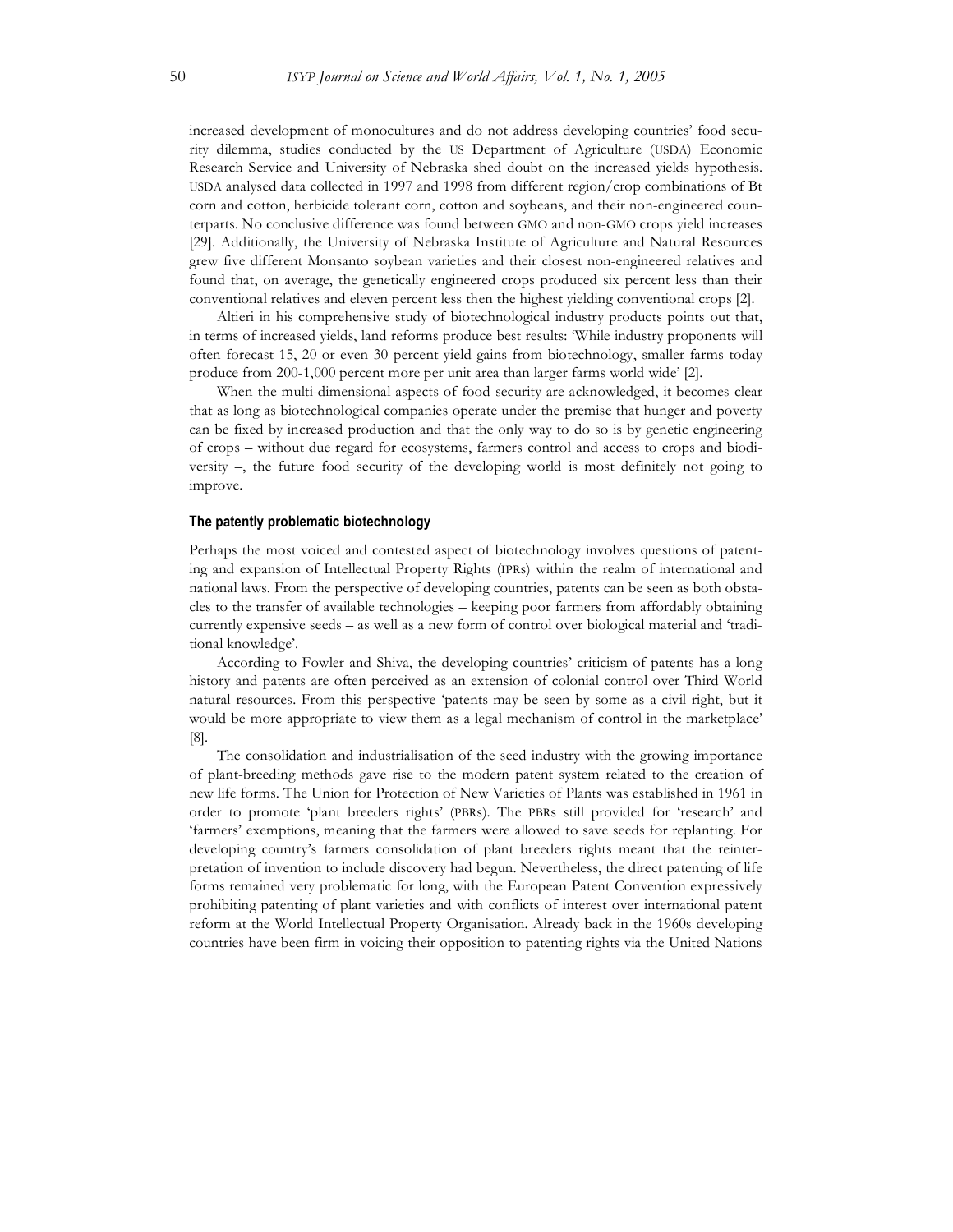Conference on Trade and Development. According to Fowler, such developing countries' opposition to patents has led the United States to push for change of the arena for discussion of international enforcement of IPRs. It is not a coincidence that IPRs gained a new level of significance at the GATT (General Agreement on Tariffs and Trade), known today as the World Trade Organisation (WTO) [8,51].

Undoubtedly the advent of the biotechnological revolution has been one of the driving forces behind the US's and other developed countries' insistence on the importance of IPRs. The scope of coverage of patents given in the US and Europe have begun to include genes and variety characteristics by treating the new genetically modified product as an invention. The landmark event for patenting of plants has been the 1985 judgement in the United States in which molecular genetic scientist Kenneth Hibberd was granted patents on the tissue culture and the seed and whole plant of maize line selected from the tissue culture. This application included 260 separate claims giving him the right to exclude others from the use of any of the 260 aspects [18]. For the developing country farmer it meant that she could no longer save and replant such a protected seed without violating a law. In fact one of the greatest controversies surrounding the present day patents protecting genetically modified seeds deals with the prerequisite that a farmer purchases the GMO seed from a company each year without resorting to the age-old tradition of saving seeds for the next year's cultivation.

Another major conflict in the IPR domain is the patenting of products and processes derived from plants on the basis of indigenous knowledge. There are many examples of plant and micro-organism varieties that have been granted a patent in the West in ignorance of the fact that the patented subject has been used for centuries in some ethnic community. The examples range from the patent applications on the traditional African plant Eddod to kill Zebra mussels [30] to the biopesticidal properties of the Indian plant Neem known as Azarichdita Indica [31]. In both cases knowledge of the properties of these plants existed and was applied in the respective communities since centuries. Although the patent system is often defended by its promoters as a human right that rewards creativity of an inventor, in the cases mentioned above the real inventors, that is the developing countries' farmers, are not expected to see any benefits while at the same time the concept of common heritage on which development of indigenous knowledge depends is being eroded. Although the value of the patent is dependent on its source from nature's diversity, it is what Shiva defines as 'tinkering' that becomes the source of creation. 'The issue of IPRs is closely related to the issue of value. If all value is seen as being associated with capital, tinkering becomes necessary to add value. Simultaneously, value is taken away from the source (biological resources as well as indigenous knowledge), which is reduced to raw material' [18]. In effect, the rich resources of indigenous knowledge due to their communal ownership, uncertain date of creation and unwritten form do not fit the requirements of the western system of IPRs. This helps to explain why although a vast majority of Western patents issued on derived properties originates from the developing countries' biodiversity, less than 5 percent of the patents granted in developing countries are used there in production processes while fewer than 1 percent of the patents issued in developing countries go to developing countries' nationals. Additionally, inventors in poor countries would find it hard to patent their discoveries in the West given the high costs associated with securing a patent (at least \$ 4,000 in the US) [32] not to mention the legal costs associated with defending it. An insight to the functioning of IPRs in the American system is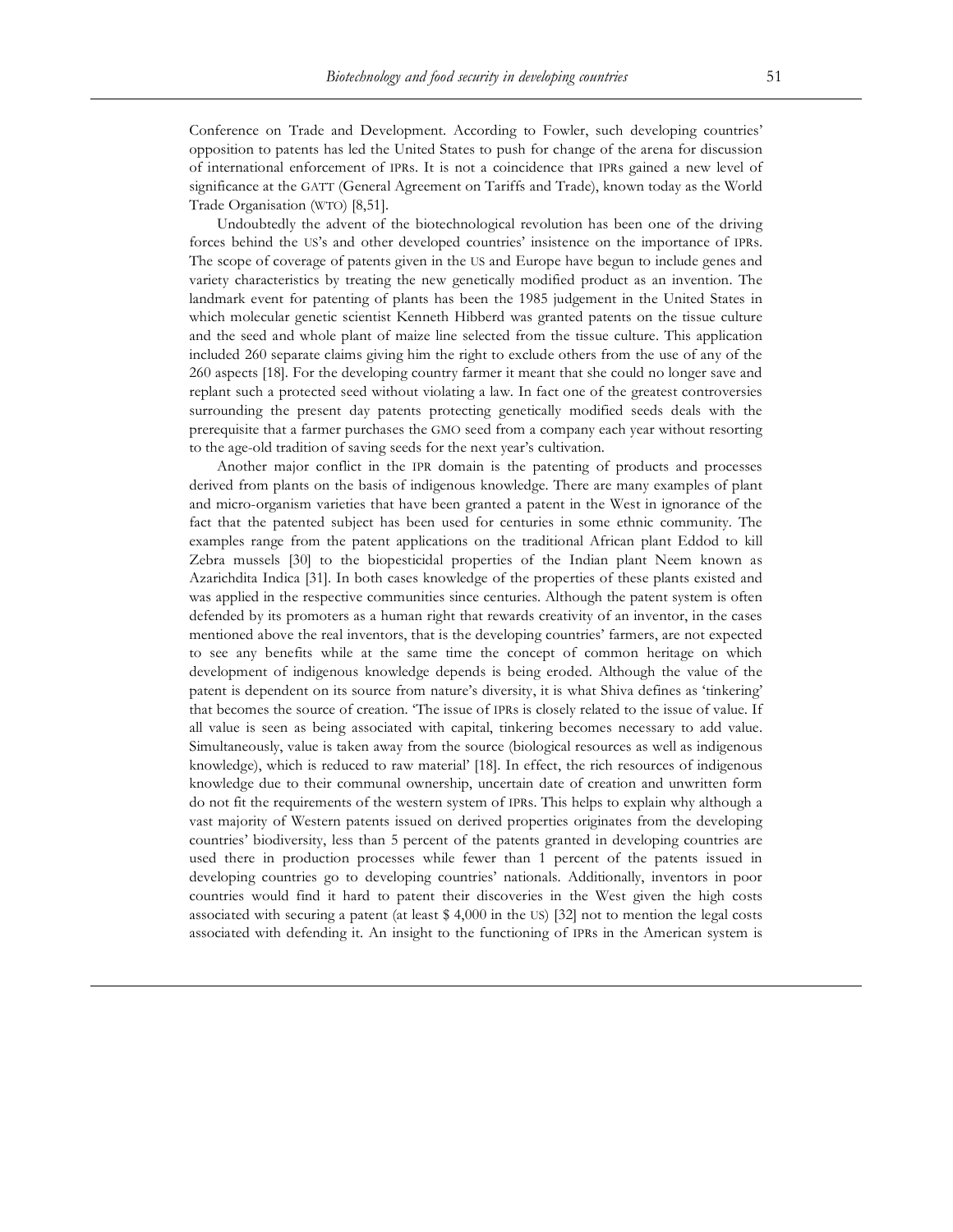illustrated by the fact that Genetech, a major US biotech company, has four times as many lawsuits to protect its patents as it has products [8].

Since the 1990s the push towards internationally recognised patents has gained momentum under the World Trade Organisation's TRIPS (Trade Related Aspects of Intellectual Property Rights) [50], which set standards for the legal protection of intellectual property. The world's poorest countries were given until 2006 to comply in full with the requirements of the TRIPS treaty [33]. The TRIPS lay the ground rules describing the IPR protections that each member country must provide, or to put it in other words, the absence of intellectual property rights protection constitutes an unfair trade barrier under WTO. Although the TRIPS Article 27.3 excludes from patentability 'plants and animals other than micro-organisms, and essentially biological processes for the production of plants or animal other than non-biological and microbiological processes' (emphasis added), this wording creates specific constraints for developing countries' own research and development in the area of bio-engineering, given the patent walls constructed around these 'non-biological' processes [34]. Moreover, the patent protections of biotech companies put public independent research on risk assessment of their products at the mercy of the corporate willingness to release their seeds for testing [4].

So how can the IPR system work to benefit the world's poor countries? The United Kingdom's Department for International Development (DFID) has set up a Commission on Intellectual Property Rights which has produced a report published in September 2002 affirming that developing countries should take their time to committing themselves to the Western system of IPR protection unless such systems are beneficial to their needs and that the West should not push for stronger requirements than those already contained in the TRIPS. The Commission in its Report entitled 'Integrating Intellectual Property Rights and Development Policy' recognises that IPRs have done little to recognise the services of farmers in selection, development and conservation of their traditional varieties on the basis of which modern breeding techniques have been built. The Report distinguishes between the needs of poor developing countries and of those with a solid base for conducting their own R&D in agricultural biotechnology. Consequently the Commission recommends that:

Developing countries should generally not provide patent protection for plants and animals, as is allowed under Article 27.3(b) of TRIPS, because of the restrictions patents may place on use of seed by farmers and researchers. Rather they should consider different forms of sui generis systems for plant varieties.

Those developing countries with limited technological capacity should restrict the application of patenting in agricultural biotechnology consistent with TRIPS, and they should adopt a restrictive definition of the term 'micro-organ-ism'. [35]

Furthermore, the Commission recommends that the TRIPS that are undergoing review of its provisions in the TRIPS Council should preserve the right of countries not to grant patents for plants and animals, including genes and genetically modified plants and animals. More so, it lists the ways in which developing countries can meet TRIPS obligations by adopting alternative modes of protections such as Plant Variety Protections (UPOV) style legislation based on the 1978 or 1991 Convention (although they may now only join the 1991 Convention), another form of sui generis system including landraces or patents on plant varieties. In terms of the Low Income Developing Countries, the Report advocates that they should be granted an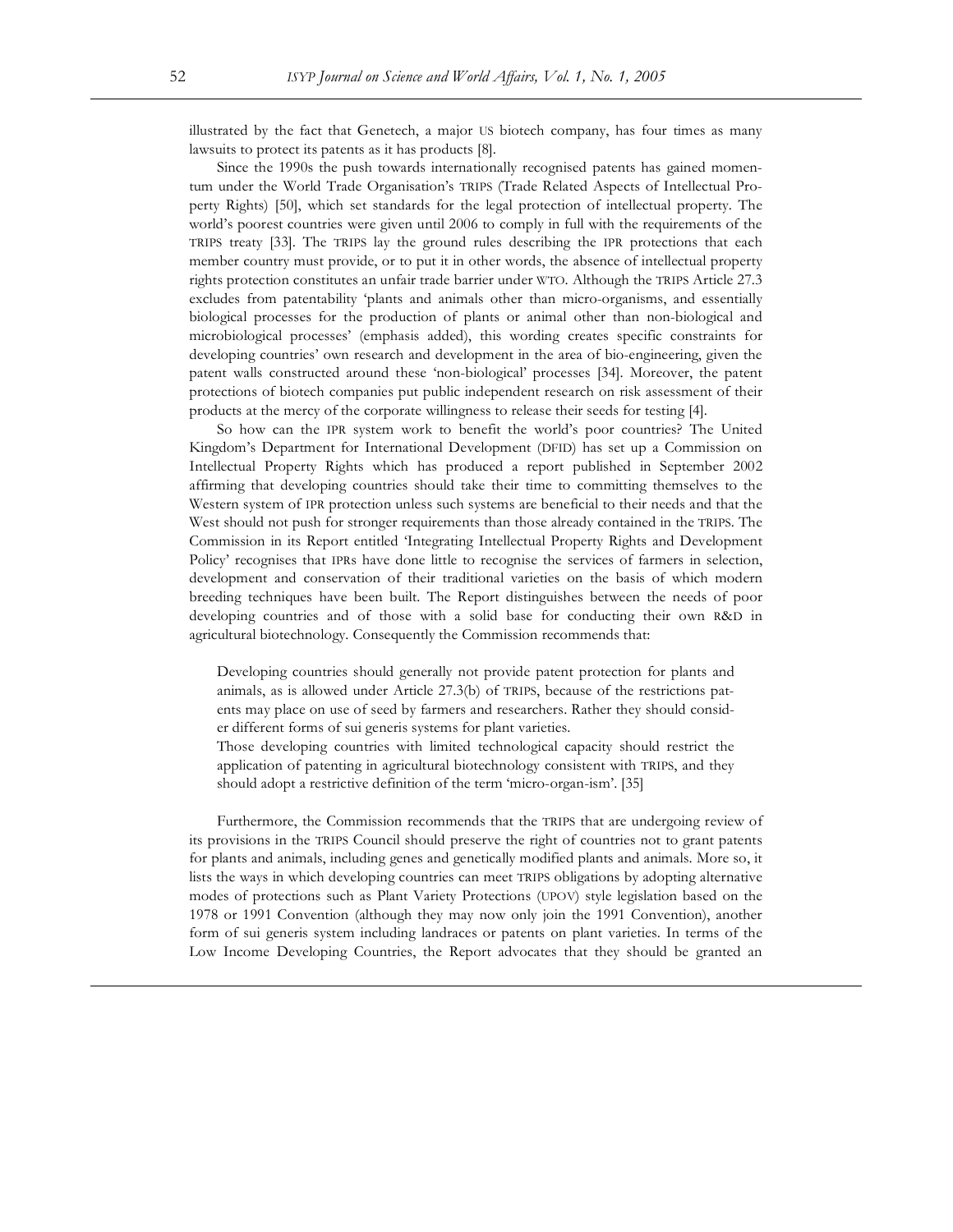extended transition period for implementation of TRIPS until at least 2016. In addition, the Commission wishes to see more funding for public directed research in agricultural R&D and for preservation of the world's 'gene banks'.

Most importantly, the Report strongly encourages all countries to ratify multilateral treaties strengthening the concept of 'farmer's rights', aiming at the protection of biodiversity and enforcement of biosafety such as the FAO's International Treaty on Plant Genetic Resources for Food and Agriculture [49] and the Cartagena Protocol on Biosafety [46].

## **International environmental regimes in defence of biodiversity and farmer's rights**

Both the developing and the developed world are seeking viable solutions to preserve the delicate balance between gaining maximal societal rewards from newly available technologies while at the same time assuring preservation of the world's rich resources, including biodiversity and indigenous knowledge. Humanity's food security depends on the judicious utilisation of the latter resources. As with all technologies, biotechnology offers both great promises and many risks. Minimising those risks requires international co-operation and strengthening of the multilateral initiatives in environmental regulatory regimes. The UN Conference on Environment and Development held in Rio de Janeiro [36] has led to adoption of the Convention on Biological Diversity [47] which in turn led to the breakthrough in the work of FAO addressing issues of protection of biodiversity and farmer's rights as well as to the adoption of the Cartagena Protocol on Biosafety in 2000.

#### *The International Treaty on Plant Genetic Resources for Food and Agriculture (ITPGRFA)*

The foundation for international action to ensure conservation, use and availability of plant genetic resources was the FAO Undertaking on Plant Genetic Resources agreed in 1983. In 1989 the Undertaking has incorporated Farmers' Rights 'arising from the past, present and future contributions of farmers in conserving, improving, and making available plant genetic resources, particularly those in the centers of origin/diversity' [37].

The breakthrough came with the adoption of the Convention on Biological Diversity of 1992 which has allowed to transform the Undertaking into the International Treaty on Plant Genetic Resources for Food and Agriculture (ITPGRFA) that came into force on 29 June 2004 [38]. The Treaty has the specific objective of facilitating access to plant genetic resources held by contracting parties, and those in international collections, for the common good, recognising that these are an indispensable raw material for crop genetic improvement and that many countries depend on genetic resources which have originated elsewhere. The ITPGRFA also recognises the contribution of farmers in conserving, improving and making available these resources, and that this contribution is the basis of Farmers' Rights. It does not limit in any form the rights that farmers may enjoy under national law to save, use, exchange and sell farmsaved seed. Nevertheless, the Treaty's provisions leave it entirely up to national governments to implement Farmer's Rights which on one hand gives countries autonomy in developing such legal protections while on the other does not protect countries that do not devise their own national mechanisms [39].

The rationale for Farmers' Rights combines arguments about equity and economics. Plant breeders and the world at large benefit from conservation and development of plant genetic resources undertaken by farmers, but farmers are not recompensed for the economic value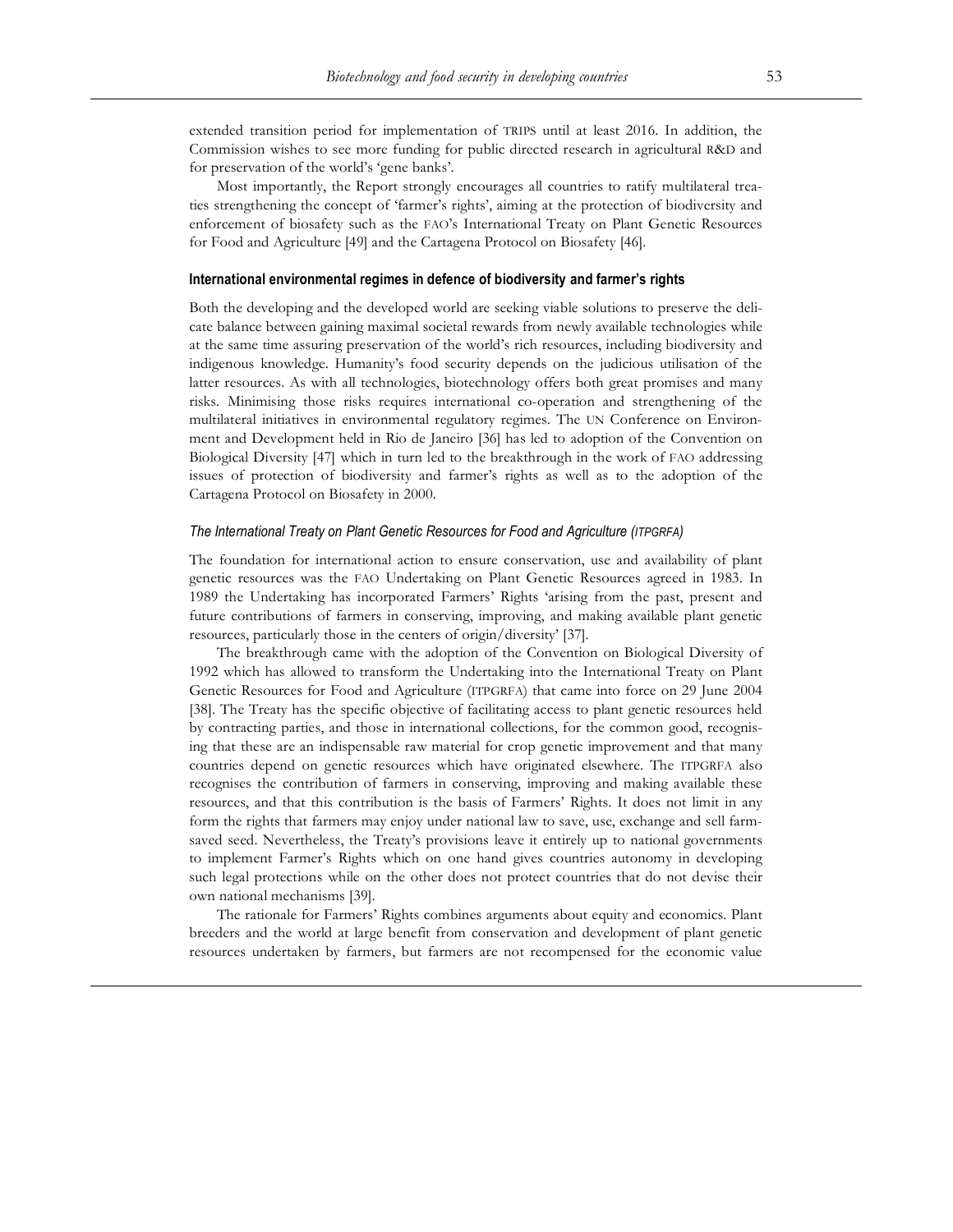they have contributed. The Commission on Intellectual Property states that 'Farmers' Rights may be seen as a means of providing incentives for farmers to continue to provide services of conservation and maintenance of biodiversity' [40]. Moreover, by adopting the ITPGRFA, countries have a guarantee that possible extension of intellectual property protection does not carry risks of restricting farmers' rights to reuse, exchange and sell seed, the very practices which form the basis of their traditional role in conservation and development of plant genetic resources.

Provisions of ITPGRFA have also developed a 'Multilateral System' through which signatories agree to provide access to plant genetic resources from an agreed on list of crops that are deemed as important to food security. Signatories are also to encourage other institutions to become part of the 'Multilateral System' such as Consultative Group on International Agricultural Research (CGIAR) and other national and private collections of genetic material.

The Treaty has established an important principle by which any user of germoplasm material should sign a standard Material Transfer Agreement (MTA) [41], which will incorporate the conditions for access agreed in the Treaty (paragraph 12.3) and provide for benefit sharing of proceeds from any commercialisation arising from the material through a Fund established under the Treaty.

Notably, the Treaty provides for the establishment of a financing mechanism, funded by contributions and a share of the proceeds from commercialisation of regulated seeds. It is hoped that the financing mechanism will enable implementation of agreed plans for farmers 'who conserve and sustainably utilise plant genetic resources for food and agriculture' [42] and lead to innovative methods of managing traditional knowledge of plant genetic resources. Inclusion of such a funding mechanism has proved to be the single most important ingredient in assuring the success and compliance in the past environmental agreements such as the Montreal Protocol on Substances that Deplete the Ozone Layer [16].

Ironically, due to the fast-track ratification of the Treaty its entry into force in June 2004 has taken place before many of its aspects have been defined, including financial regulations and application criteria of the Multilateral Transfer Agreement. The Commission for Genetic Resources for Food and Agriculture (CGRFA) continued to act as the Interim Committee for the Treaty's implementation during the CGRFA's last meeting in November 2004 which has laid the groundwork for the first meeting of its Governing Body scheduled for 2006 [43]. Yet, the second meeting of the Commission acting as Interim Committee of the Treaty has postponed discussions on the definition of relations between the Treaty, NGOs and Inter-Governmental Organisations with respect to the Treaty's financing mechanisms. The November 2004 meeting, however, has been successful in developing the terms of reference for the creation of a group of experts who will work on the terms of the standard Multilateral Transfer Agreement (MTA) and in providing for a meeting of legal experts assigned the task of evaluating the procedures and operating mechanisms of the Governing Body. Currently, the provision of the necessary financial resources for the management and administrative tools is still not sufficiently addressed in order to make the Treaty a vital mechanism for the governance of plant genetic material and its uses [44].

The investment of western countries in ITPGRFA is consistent with their goal of assuring that biotechnology tools will not threaten conservation of biodiversity while creating an incentive for developing countries to support actions aimed at protecting biodiversity and indigenous knowledge.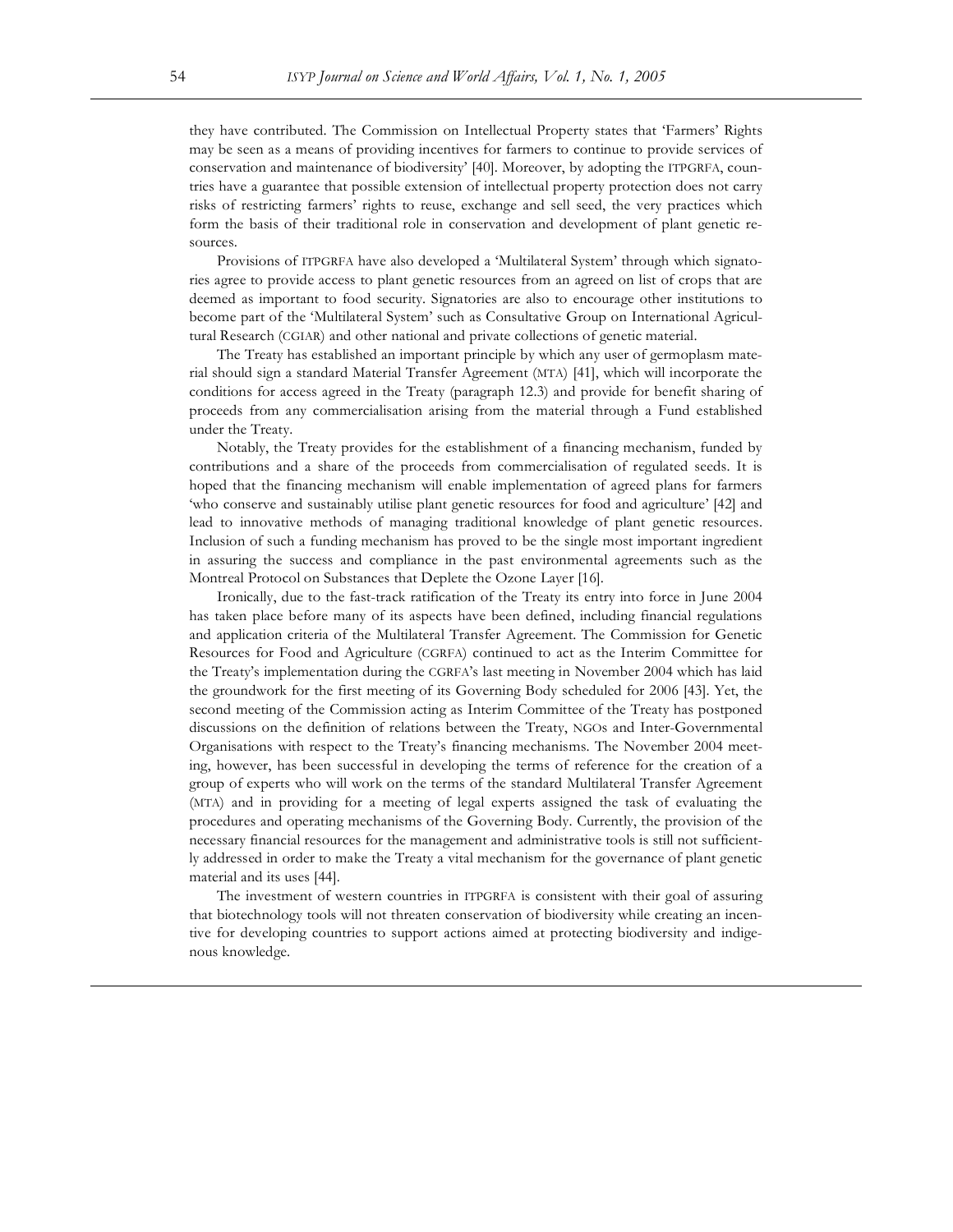#### *The Cartagena Protocol on Biosafety*

According to the provisions of the Convention on Biological Diversity (Article 19.1), the work on a separate protocol on biosafety has begun through the establishment of the Working Group on Biosafety which met between 1996 and 1999 with the aim to finalise the text of the Cartagena Protocol on Biosafety at the meeting in Cartagena, Colombia in February 1999. Nevertheless, due to the widespread differences on the contentious issues of trade in genetically modified organisms such as the definition of LMOs (Living Modified Organisms) and the scope of the LMOs covered by the Protocol, the final document was adopted at the subsequent meeting in Montreal in January 2000 [11].

The goal of the protocol is to protect biological diversity from potential risks posed by introduction of LMOs, which is the Protocol's way of deferring to GMOs, resulting from modern biotechnology. The backbone of the Protocol consists of the so-called Advanced Informed Agreement procedure for ensuring that countries are agreeing to the import of such organisms into their territory. The party of export is obliged to notify in writing the party of import of any given type of LMO covered by the Protocol. Then the importing party has 90 days to acknowledge receipt of the notification and to either proceed with the Protocol's decision procedure [45], or according to its domestic regulatory framework. The Protocol also establishes an Internet-based Biosafety Clearing House, to which all decisions must be relayed. There are, however, five types of LMOs that due to the compromise between negotiating parties were kept outside of the Advanced Informed Agreement Procedure. These include most pharmaceuticals, LMOs in transit to a third Party, LMOs destined for contained use, LMO-FFPs (intended for direct use as food or feed or for processing) and LMOs declared as safe by the Parties of the Protocol. In essence, it means that only LMOs destined for direct introduction to environment such as seeds and micro-organisms are covered by the Advanced Informed Agreement [46]. Still, other LMOs such as LMO-FFPs are subject to a less restrictive procedure (Article 11) in which parties making domestic decisions about the use of LMOs must still notify the Biosafety Clearing House and the importing party is responsible to develop and announce its own regulations with respect to LMOs. This means that the burden of proof and the development of the regulatory system in relation to LMOs not covered by the Advanced Informed Agreement lies with the importing party. The Protocol also requires that shipments of commodities that contain or may contain LMO-FFPs must be identified in their accompanying documentation, hence allowing countries to enforce their own labelling schemes for genetically modified products. According to Gupta, stating the exclusion for non Advanced Informed Agreement covered LMOs leaves open the possibility that in the future provisions of liability can also be applied to cover all LMOs [11].

Of the most breakthrough importance in international environmental law is that the Cartagena Protocol contains a strong reference to the precautionary principle. The precautionary principle holds that when a new technology may cause suspected harm, scientific uncertainty should not be used as the basis to prevent precautionary action [47]. The final text of the Protocol not only retains the reference to the principle in its objectives but also gives the right to the parties to take import-restrictive actions in operating articles dealing with the decisionmaking on commodities and LMOs for planting. The Article 1 states that the objective of the Protocol is to be pursued 'in accordance with the precautionary approach contained in Princi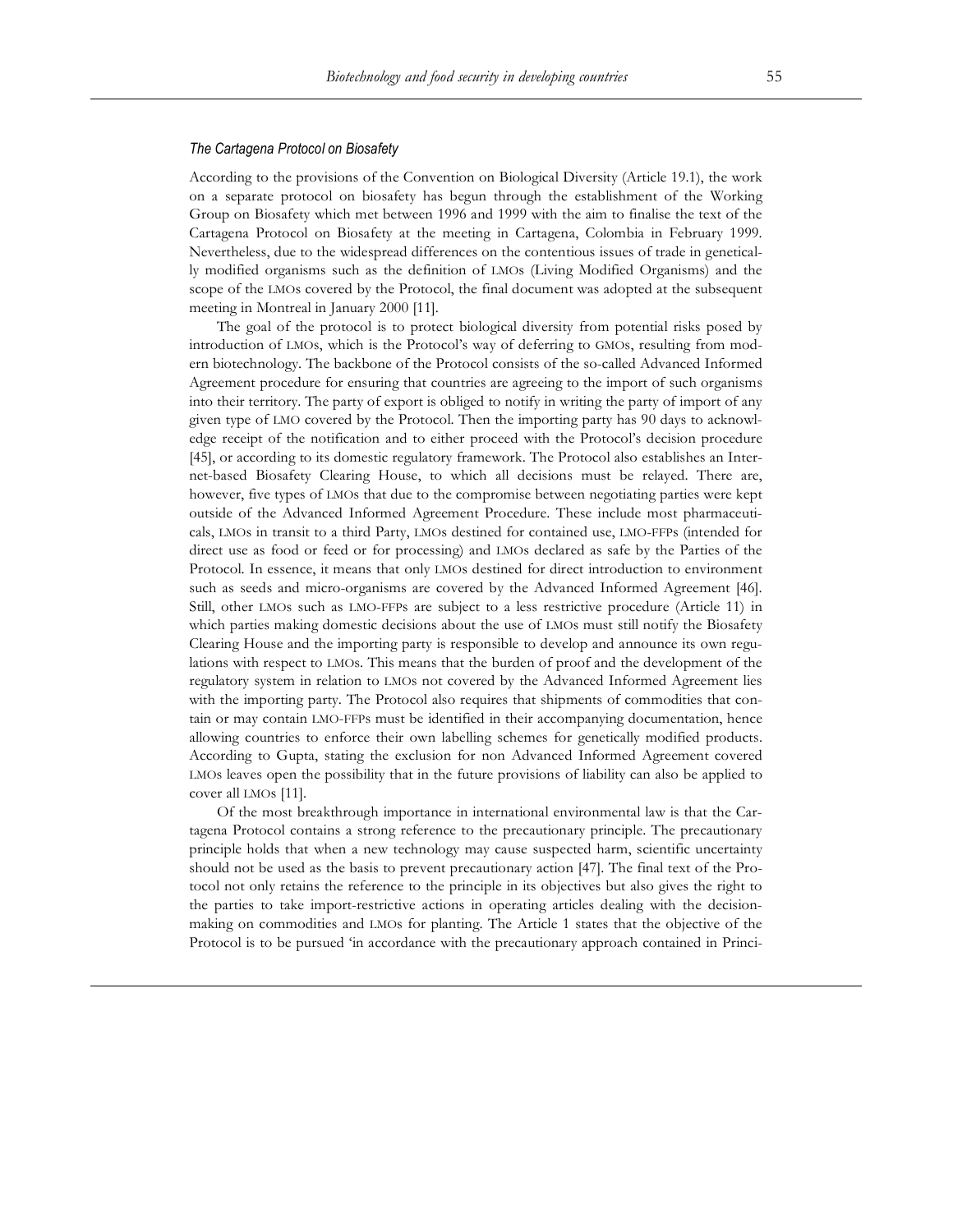ple 15 of the Rio Declaration on Environment and Development'. The Article 10 then states that 'lack of scientific certainty…shall not prevent a party from taking a decision, as appropriate, with regard to the import of the living modified organism in question (…)' [48].

Given the strong incorporation of the precautionary principle into the text, the relationship of the Protocol to the WTO remains a highly contested issue. Although the text states that 'this Protocol shall not be interpreted as implying a change in the rights and obligations of a Party under any existing international agreement' another paragraph states that 'the above recital is not intended to subordinate this Protocol to other international agreements' [49]. The analysis of the International Institute on Sustainable Development suggests that the wording means that in case of a conflict both the Protocol and the WTO rules will have to be read as mutually supportive or, in other words, will be interpreted to suit different needs of the parties. At the moment the Protocol still lacks a dispute settlement mechanism and the issue of liability has been postponed giving the parties of the protocol 5 years for the completion of the drafting of the rules and procedures on this matter. Yet, the Cartagena Protocol has been a great success so far in allowing for a compromise between different interests of negotiating parties and the fact that liability issues have been given more time to be addressed only strengthens its possibility of becoming a viable Treaty by allowing time and flexibility to address this issue, especially taking into consideration that it took as much as 10 years to draft an agreement on liability in the highly successful Basel Convention [11].

Many policy analysts hailed the Cartagena Protocol to be the best example so far of a workable structure in the body of international law that allows for reconciliation of trade and environmental objectives. It is also very specific in addressing both developed and developing countries' concerns relating to the introduction of GMOs, hence ensuring that food security of all, specifically in terms of the environmental and health risks, can be sufficiently protected.

### **Conclusions**

Although this article's assessment of the impact of the biotechnological revolution on developing countries' food systems began from a discussion on lessons learned from the Green Revolution, the present-day revolutionary force is different in one main respect: the biotechnological revolution in the food systems is being largely driven by private entities whereas the Green Revolution was supported by the publicly funded network of research institutes. Many policy advisors and institutes recommend that this imbalance between the private and public access to biotechnology should be addressed by increased funding towards public research institutes, hence assuring independent risk assessment and democratic control over the fruits of biotechnological research. Yet, beyond the well-acknowledged need for expensive research funding, governments should demonstrate their commitment to food security by strengthening and implementing existing environmental legal mechanisms. As stipulated in the previous sections, the developing countries' food security can suffer negative consequences not only in terms of the potential of environmental risks but also in terms of the risk of allowing the technological advancements to bypass the needs and interests of developing countries, with potentially disastrous consequences for their economies and ecosystems. Given today's context of globalisation, the protection and enhancement of developing countries' food security necessitates actions on global forums such as that provided by the FAO's instruments and by the new body of environmental law enshrined in the painstakingly negotiated Cartagena Protocol on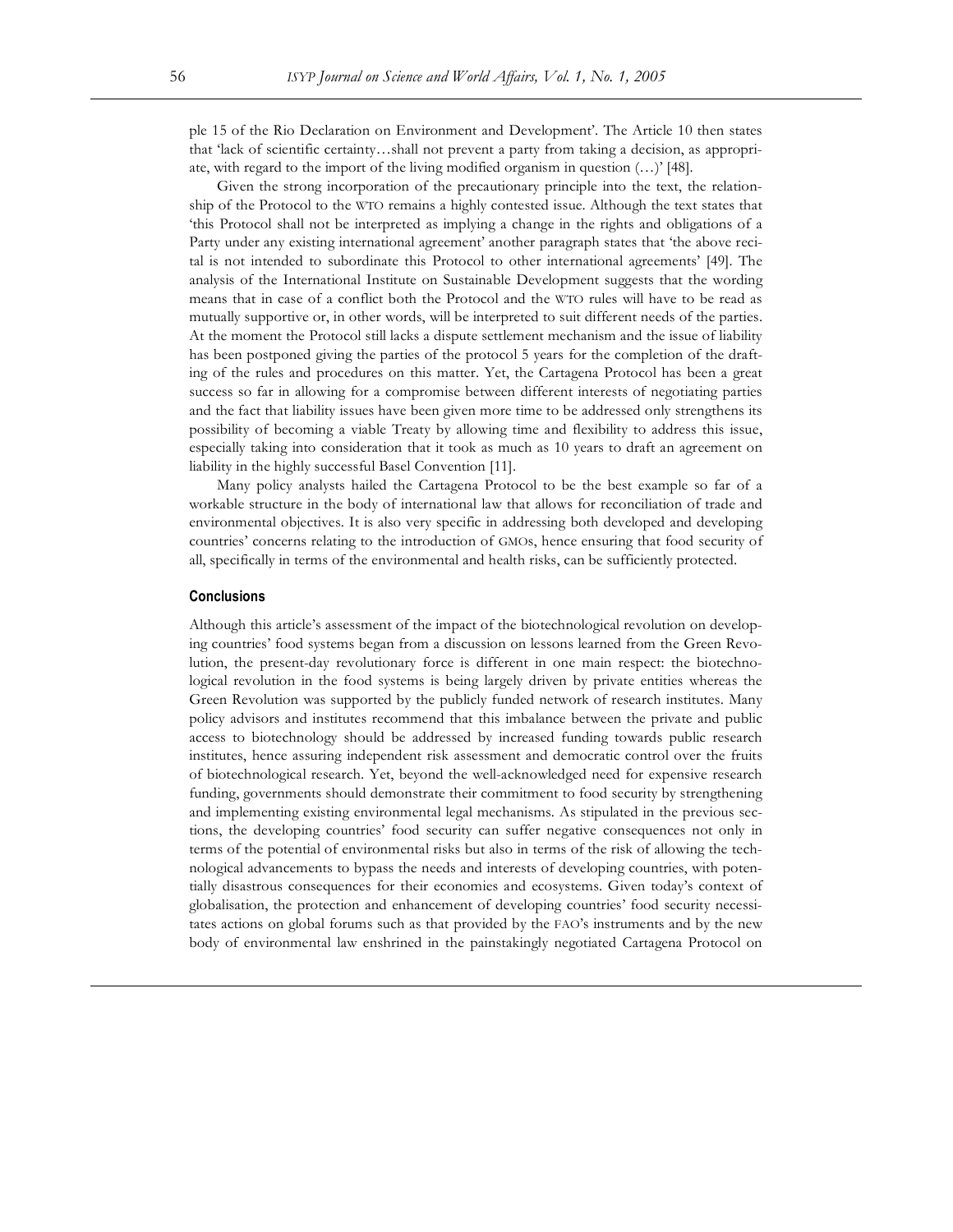Biosafety and the International Treaty on Plant Genetic Resources for Food and Agriculture. Furthermore, urgent implementation and more widespread ratification of these instruments, which have operationalised the compromise needed in order to minimise the risks and maximise the benefits of the new technologies, are not only in interest of the developing countries but in interest of any developed country government paying lip service to food security and environmental concerns. Preservation of biodiversity and farmer's rights – coupled with research and development directed towards addressing the needs of developing countries – is the only strategy through which food security not only of the developing countries but of humanity at large can be improved and assured for the future generations. It is high time to press the world's governments for further ratification and the provision of sufficient financial commitments towards full implementation of these Treaties.

#### **Notes**

- 1. Miquel A. Altieri, Ecological impacts of industrial agriculture and the possibilities for truly sustainable farming, in: Fred Magdoff, John Bellamy Foster and Frederick H. Buttel (Eds.), Hungry for Profit: The Agribusiness Threat to Farmers, Food and the Environment, Monthly Review Press, New York, 2000, pp. 77-90.
- 2. Miquel A. Altieri, Agricultural biotechnology in the developing world: The myths, the risks and the alternatives, Paper presented at the 52nd Pugwash Conference on Science and World Affairs, University of California San Diego, La Jolla, August 2002.
- 3. Frederick Buttel, Biotechnology and agricultural development in the Third World, in Henry Bernstein et al. (Eds.), The Food Question: Profits Versus People?, Earthscan Publications, London, 1990, pp. 163-179.
- 4. Mary C. Carras, The mother of all life: Indian agricultural interests at the WTO's ministerial conference in Seattle, Washington, World Affairs 3 (4) (1999) 1-9.
- 5. Commission on Intellectual Property Rights, Integrating Intellectual Property Rights and Development Policy, Report of the Commission on Intellectual Property Rights, London, 2002. (http://www.iprcommission.org).
- 6. FAO, Socio-Political and Economic Environment for Food Security, World Food Summit, Volume 1, Section 1.4, Food and Agriculture Organisation of the United Nations, Rome, 1996.
- 7. FAO, The State of Food Insecurity in The World 2001, Food and Agriculture Organisation of the United nations, Rome, 2001.
- 8. Cary Fowler, Biotechnology, patents and the Third World, in Vandana Shiva and Ingunn Moser (Eds.), Biopolitics: A Feminist and Ecological Reader on Biotechnology, Zen Books, London and New Jersey, 1995, pp. 214-226.
- 9. Louise Fresco, Genetically modified organisms in food and agriculture: Where are we? Where are we going?, Keynote address by Assistant Director General of FAO's Agriculture Department at Conference on Crop and Forest Biotechnology for the Future, Royal Swedish Academy of Agriculture and Forestry, September 2001. (http://www.fao.org/agriculture).
- 10. Harriet Friedmann, The origins of Third World food dependence, in Henry Bernstein et al. (Eds.), The Food Question: Profits Versus People?, Earthscan Publications, London, 1990, pp. 13-31.
- 11. Aarti Gupta, Governing trade in genetically modified organisms: The Cartagena Protocol on Biosafety, Environment (May 2000) 1-18.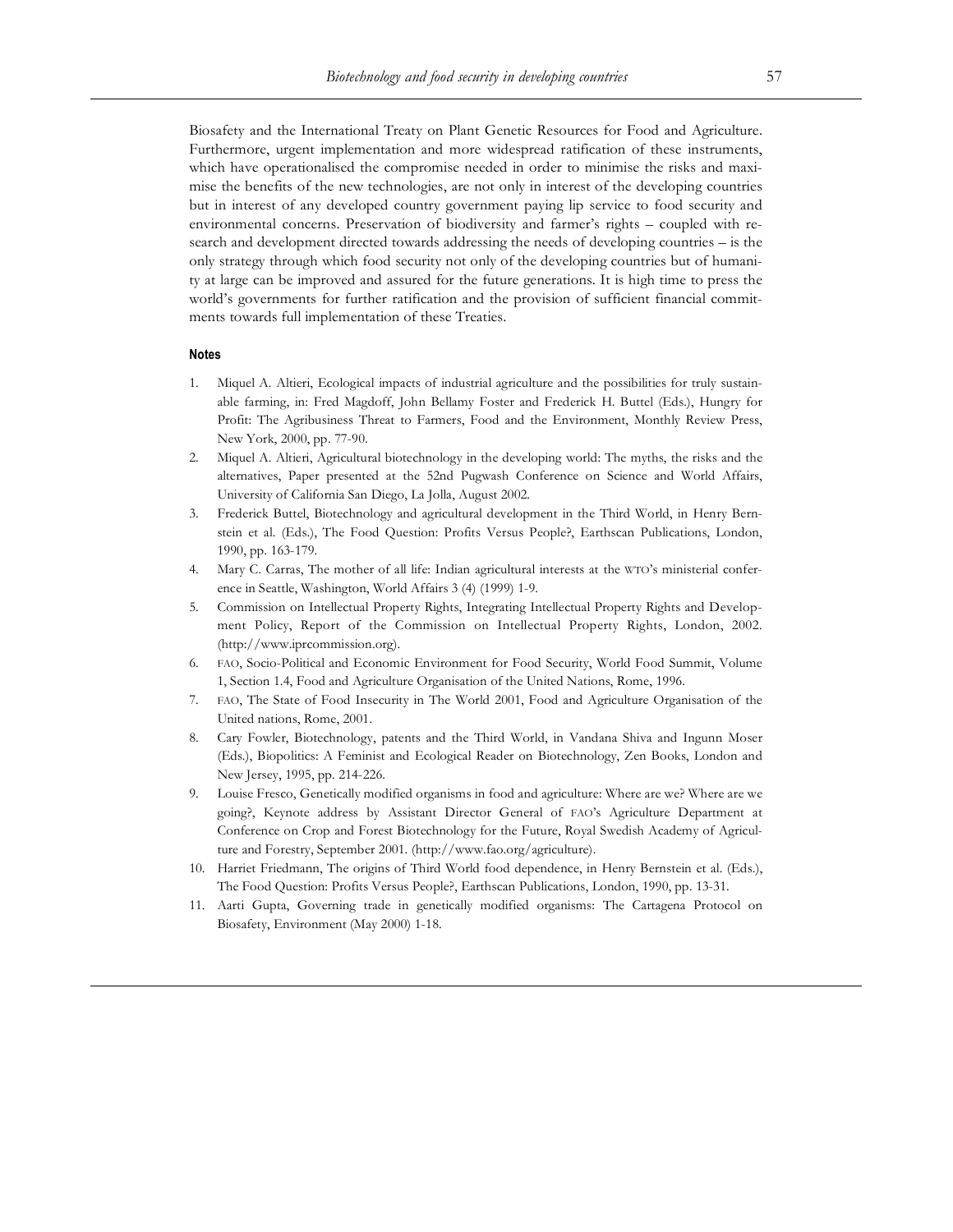- 12. Henk Hobbelink, Biotechnology and the future of agriculture, in Vandana Shiva and Ingunn Moser (Eds.), Biopolitics: A Feminist and Ecological Reader on Biotechnology, Zen Books, London and New Jersey, 1995, pp. 226-234.
- 13. Regine Kollek, The limits of experimental knowledge: A feminist perspective on the ecological risks of genetic engineering, in Vandana Shiva and Ingunn Moser (Eds.), Biopolitics: A Feminist and Ecological Reader on Biotechnology, Zen Books, London and New Jersey, 1995, pp. 95-112.
- 14. Philip McMichael, Global food politics, in: Fred Magdoff, John Bellamy Foster and Frederick H. Buttel (Eds.), Hungry for Profit: The Agribusiness Threat to Farmers, Food and the Environment, Monthly Review Press, New York, 2000, pp. 125-145.
- 15. Gerad Middendorf, Mike Skladany, Elizabeth Ransom, and Lawrence Busch, New agricultural biotechnologies: The struggle for democratic choice, in Fred Magdoff, John Bellamy Foster and Frederick H. Buttel (Eds.), Hungry for Profit: The Agribusiness Threat to Farmers, Food and the Environment, Monthly Review Press, New York, 2000, pp. 107-123.
- 16. Gareth Porter et al., Global Environmental Politics, Westview Press, 2000.
- 17. Amartya Sen, Development as Freedom, Anchor Books, 2000.
- 18. Vandana Shiva, Biopiracy: The Plunder of Nature and Knowledge, Green Books in association with Gaia Foundation, 1998.
- 19. M. S. Swaminathan, From Rio de Janeiro to Johannesburg: Action Today and Not Promises for Tomorrow, East West Books, Madras, 2002.
- 20. Science and technology: Patently problematic, intellectual property, The Economist, September 14, 2002, p. 86.
- 21. For the discussion of the impact of technological changes on displacement of small farming units and subsequent concentration of food production and processing among few private companies see an excellent article by William D. Heffernan, Concentration of ownership and control in agriculture, in Fred Magdoff, John Bellamy Foster and Frederick H. Buttel (Eds.), Hungry for Profit: The Agribusiness Threat to Farmers, Food and the Environment, Monthly Review Press, New York, 2000, pp. 61-75. Heffernan points out how food processing has also led to displacement of smallfarm production in the developed countries, particularly in the United States where the majority of the main food production is controlled by oligopolies of few companies.
- 22. Altieri (2000) lists two levels of environmental problems inherent in the modern agro-industrial system of food production based on favoring monocultures. 'A number of what might be called 'ecological diseases' have been associated with the intensification of food production and can be grouped into two categories. There are problems directly associated with the basic resources of soil and water, which include soil erosion, loss of inherent soil productivity and depletion of nutrient reserves, salinisation, and alkalisation (especially in arid and semi arid regions), pollution of surface and groundwater, and loss of croplands to urban development. Problems directly related to crops, animals, and pests include loss of crop, wild plant, and animal genetic resources, elimination of natural enemies of pests, resurgence and genetic resistance to pesticides, chemical contamination, and destruction of natural control mechanisms. Each 'ecological disease' is usually viewed as an independent problem, rather than what it really is – symptom of a poorly designed and poorly functioning system'.
- 23. See [7]. FAO estimates that 852 million people worldwide were undernourished in 2000-2002. This figure includes 815 million in developing countries.
- 24. ISAAA, Global Status of Commercialized Transgenic Crops 2003, December 2003.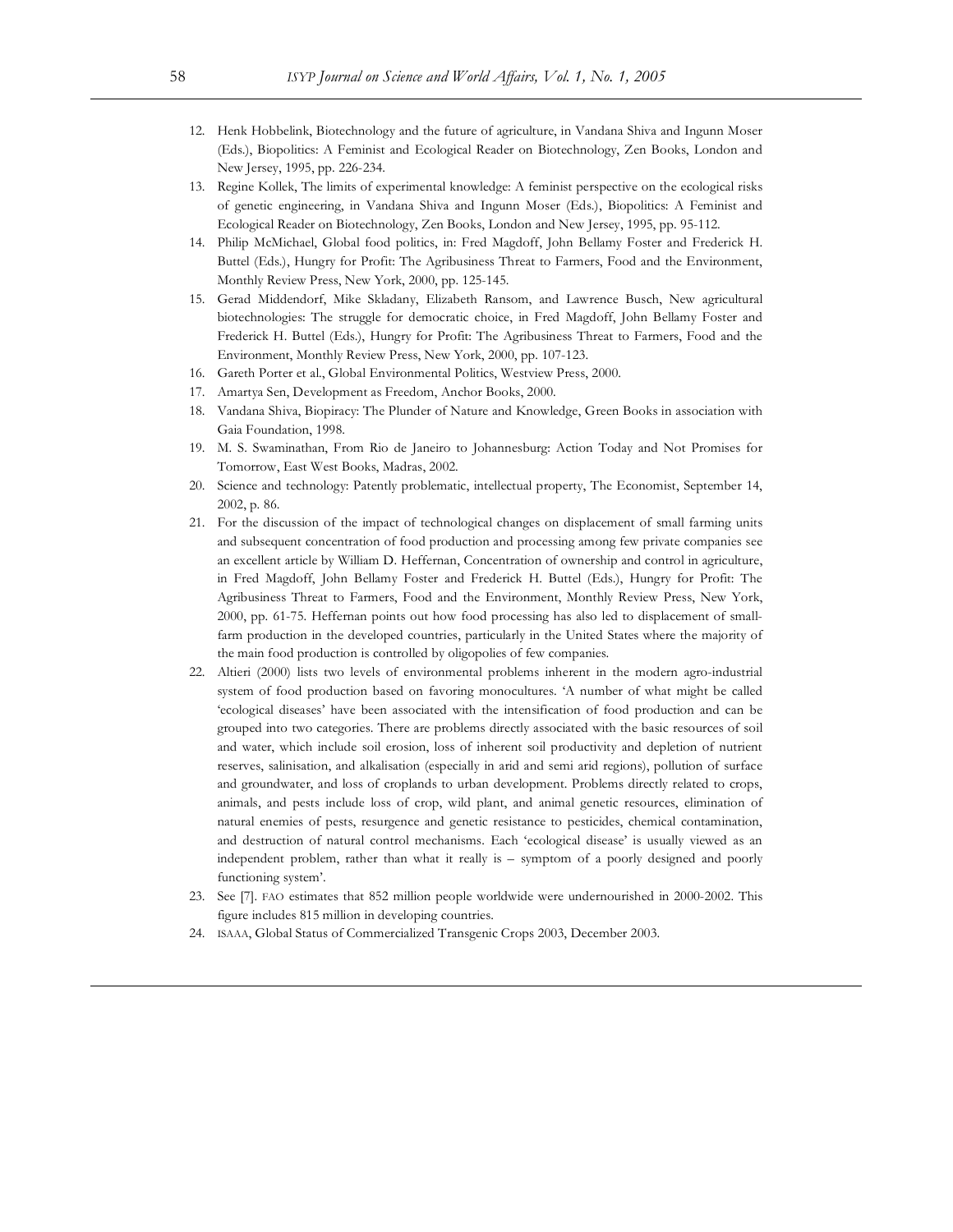- 25. Report on Pugwash Workshop The Impact of Agricultural Biotechnology on Environment and Food Security (Mexico City, Mexico, 28-31 May 2002), Pugwash Newsletter 39 (1) (2002) 55-59. For the original publication regarding documented presence of transgenes in local varieties of maize from Oaxaca and Puebla see D. Quist and I. H. Chapela, Transgenic DNA introgressed into traditional maize landraces in Qaxaca, Mexico, Nature 414 (2001) 541-543.
- 26. See FAO Statement on Biotechnology, published on the occasion of the Codex Alimentarius Ad Hoc Intergovernmental Task Force on Foods Derived from Biotechnology meeting in Japan, March 2000. (http://www.fao.org/ biotech/stat.asp).
- 27. For the definition of 'food security' see [6].
- 28. The study was published in the US Department of Agriculture (USDA) Economic Research Service Report (1999) and cited in [2].
- 29. Endnod, also known as African soapberry plant has been selected and cultivated for centuries by indigenous people in several parts of Africa where it was used as a soap and for its fish-killing properties. The US scientists have found that it is also effective in killing Zebra mussels disturbing water flows in Northern American pipe system. US scientists applied for a patent of Endod based on their 'discovery' of its Zebra mussels killing properties. See [12, p. 231].
- 30. Azarichdita indica or Neem, is widely known for its antibacterial and pesticidal properties in India since centuries. In the face of Western opposition to chemical pesticides Neem was 'discovered' by US and Japanese scientists and since 1985 over dozens of patents have been granted to Neem-based solutions and emulsions. For a detailed discussion see [18, pp. 73-75].
- 31. TRIPS, Part 2- Standards concerning the availability, scope and use of Intellectual Property Rights, Section 5 and 6. For the full text see [50].
- 32. See [5, p. 75].
- 33. See [16, p. 25] and [47].
- 34. IUPGR Resolution 5/89. (http://www.mtnforum.org/resources/library/ iupgr91a.htm).
- 35. For the text of the International Treaty on Plant Genetic Resources see [49].
- 36. See [5, pp. 75-78] and [33].
- 37. See [5, p. 77].
- 38. ITPGRFA, Article 18.5. See [33].
- 39. See Commission on Plant Genetic Resources for Food and Agriculture, 2nd Meeting of the Commission as Interim Com on the Treaty on Plant Genetic Resources for Food and Agriculture. (http://www.fao.org/ag/cgrfa/ docsic2.htm).
- 40. See http://www.iisd.ca/biodiv/itpgr2.
- 41. The decision procedure works as follows: 'A risk assessment must be carried out for all decisions made. Within 90 days of notification, the Party of import must inform that either it will have to wait for written consent or that if may proceed with the import without written consent. If the verdict is to wait for written consent, the Party of import has 270 days from the date of notification to decide either to: approve the import, adding conditions as appropriate, including conditions for future imports of the same LMO, prohibit the import, request additional information, extend the deadline for response by a defined period.' See: Aaron Cosbey and Stas Burgiel, The Cartagena Protocol on Biosafety: An Analysis of Results, IISD (International Institute For Sustainable Development) Briefing Note, 2000. (http//iisd.ca/trade).
- 42. See [46].
- 43. The precautionary principle is widely used in international environmental law and is even contended by some as the principle of customary international law. The text of the Cartagena Protocol uses a